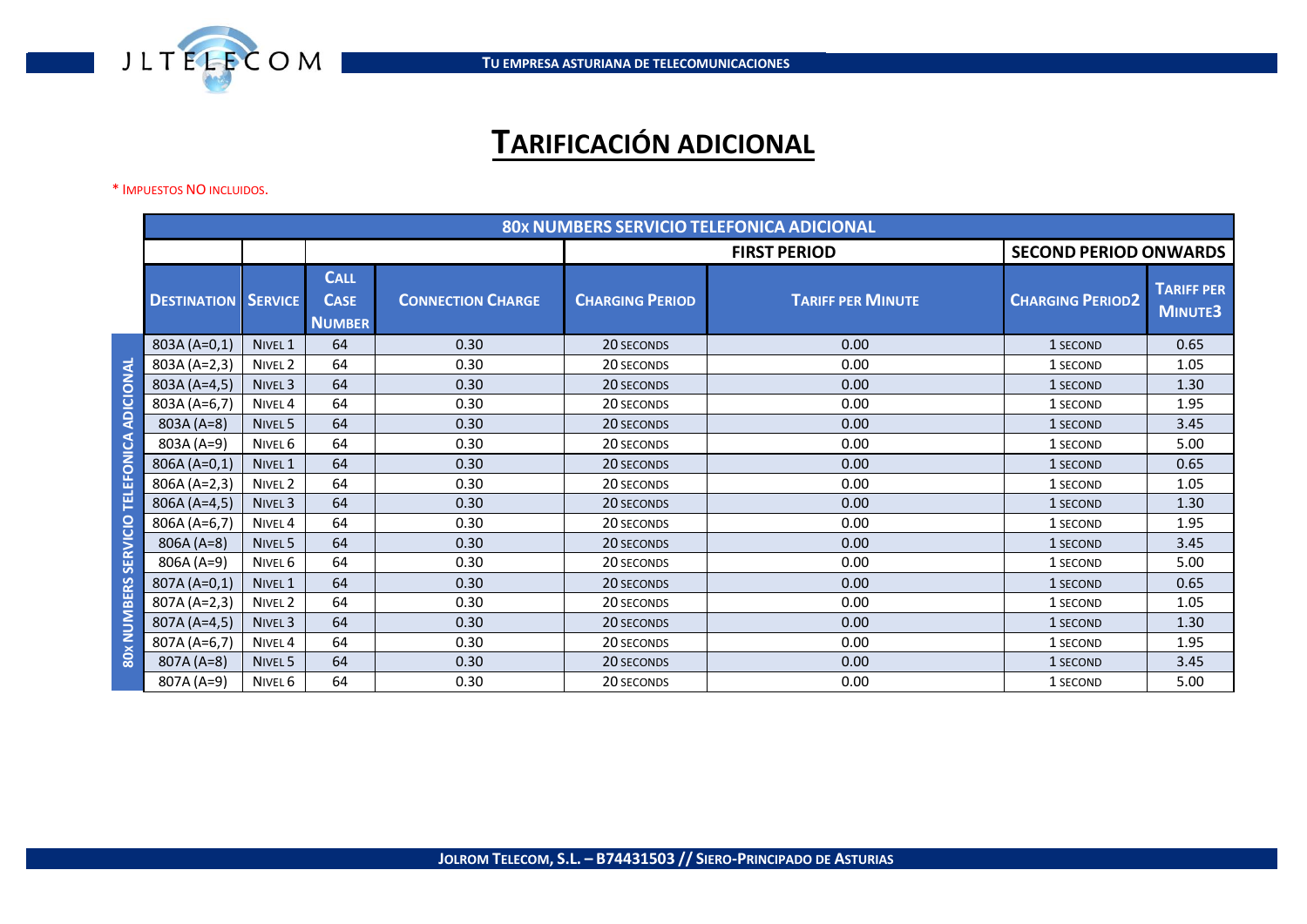

| <b>80x MICROPAGOS</b>                                                                                                                                                                     |                    |                                   |                                                           |                          |                                            |                          |  |
|-------------------------------------------------------------------------------------------------------------------------------------------------------------------------------------------|--------------------|-----------------------------------|-----------------------------------------------------------|--------------------------|--------------------------------------------|--------------------------|--|
| FOR CALLS BELOW X SECONDS THERE IS ONE CONNECTION CHARGE, AND FOR CALLS OVER Y SECONDS THERE IS ANOTHER CONNECTION CHARGE AND A PRICE PER MINUTE (TWO CONNECTION CHARGES ARE NOT CHARGED) |                    |                                   |                                                           |                          |                                            |                          |  |
|                                                                                                                                                                                           |                    |                                   |                                                           |                          | <b>ALL PERIODS</b>                         |                          |  |
| <b>DESTINATION</b>                                                                                                                                                                        | <b>SERVICE</b>     | <b>CALL CASE</b><br><b>NUMBER</b> | <b>TARIFF TO APPLY DEPENDS</b><br><b>ON CALL DURATION</b> | <b>CONNECTION CHARGE</b> | <b>CHARGING PERIOD</b>                     | <b>TARIFF PER MINUTE</b> |  |
| <b>ALL BELOW</b>                                                                                                                                                                          |                    |                                   | $\leq$ 20 SECONDS                                         | 0.30                     |                                            | 0.0000                   |  |
| 803 410                                                                                                                                                                                   | NIVEL <sub>3</sub> | 64                                | > 20 SECONDS                                              | 1.30                     | 1 SECOND, STARTING FROM 20 SECONDS ONWARDS | 0.15                     |  |
| 803 415                                                                                                                                                                                   | NIVEL <sub>3</sub> | 64                                | > 20 SECONDS                                              | 1.30                     | 1 SECOND, STARTING FROM 20 SECONDS ONWARDS | 0.15                     |  |
| 803 418                                                                                                                                                                                   | NIVEL <sub>3</sub> | 64                                | > 20 SECONDS                                              | 1.30                     | 1 SECOND, STARTING FROM 20 SECONDS ONWARDS | 0.15                     |  |
| 803 425                                                                                                                                                                                   | NIVEL <sub>3</sub> | 64                                | > 20 SECONDS                                              | 1.30                     | 1 SECOND, STARTING FROM 20 SECONDS ONWARDS | 0.15                     |  |
| 803 428                                                                                                                                                                                   | NIVEL <sub>3</sub> | 64                                | > 20 SECONDS                                              | 1.30                     | 1 SECOND, STARTING FROM 20 SECONDS ONWARDS | 0.15                     |  |
| 803 448                                                                                                                                                                                   | NIVEL <sub>3</sub> | 64                                | > 20 SECONDS                                              | 1.30                     | 1 SECOND, STARTING FROM 20 SECONDS ONWARDS | 0.15                     |  |
| 803 454                                                                                                                                                                                   | NIVEL <sub>3</sub> | 64                                | > 20 SECONDS                                              | 1.30                     | 1 SECOND, STARTING FROM 20 SECONDS ONWARDS | 0.15                     |  |
| 803 510                                                                                                                                                                                   | NIVEL <sub>3</sub> | 64                                | > 20 SECONDS                                              | 1.30                     | 1 SECOND, STARTING FROM 20 SECONDS ONWARDS | 0.15                     |  |
| 803 554                                                                                                                                                                                   | NIVEL <sub>3</sub> | 64                                | > 20 SECONDS                                              | 1.30                     | 1 SECOND, STARTING FROM 20 SECONDS ONWARDS | 0.15                     |  |
| 806 410                                                                                                                                                                                   | NIVEL <sub>3</sub> | 64                                | > 20 SECONDS                                              | 1.30                     | 1 SECOND, STARTING FROM 20 SECONDS ONWARDS | 0.15                     |  |
| 806 415                                                                                                                                                                                   | NIVEL <sub>3</sub> | 64                                | > 20 SECONDS                                              | 1.30                     | 1 SECOND, STARTING FROM 20 SECONDS ONWARDS | 0.15                     |  |
| 806418                                                                                                                                                                                    | NIVEL <sub>3</sub> | 64                                | > 20 SECONDS                                              | 1.30                     | 1 SECOND, STARTING FROM 20 SECONDS ONWARDS | 0.15                     |  |